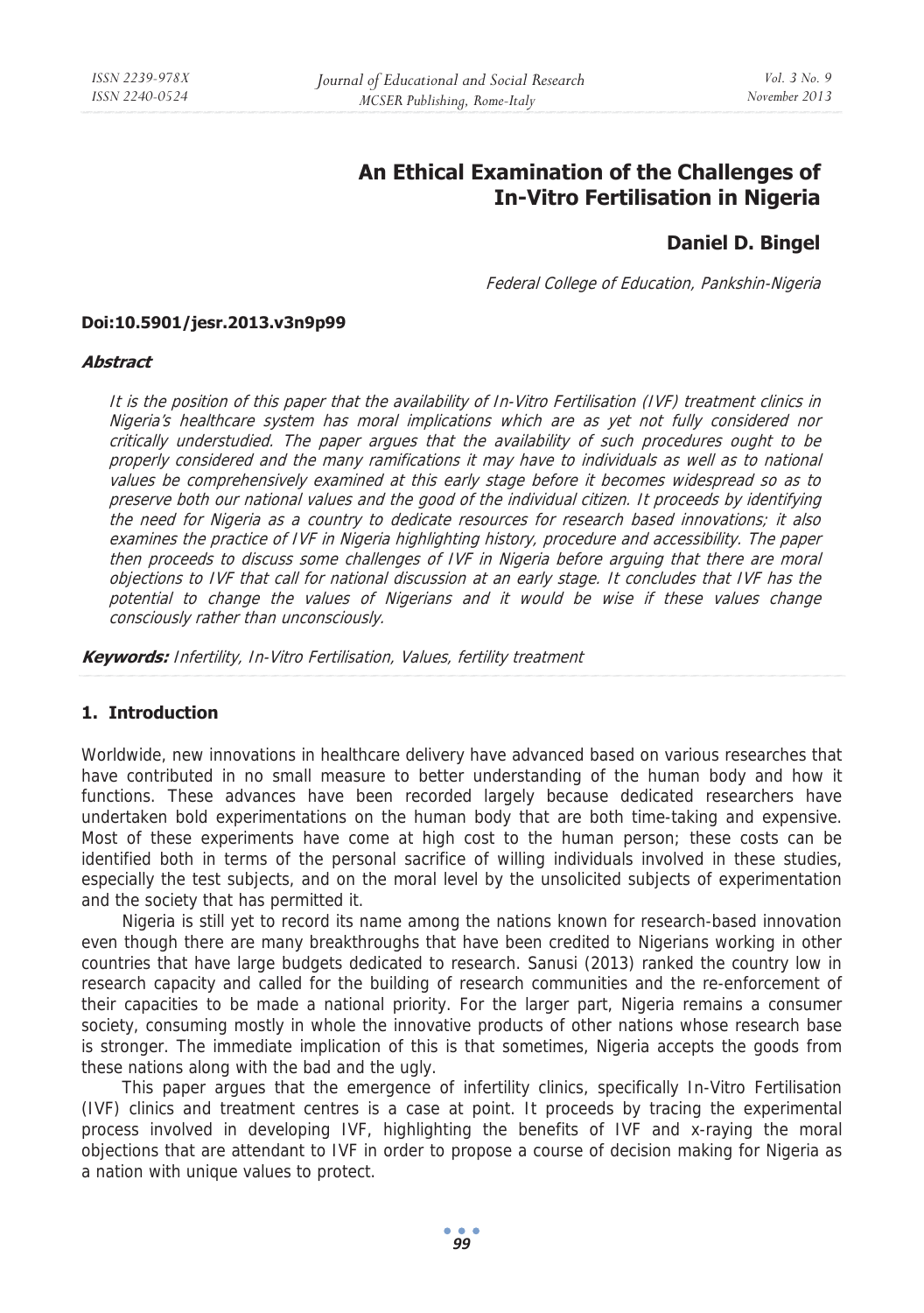## **2. IVF practice in Nigeria**

Infertility constitutes one of the most trying challenges of the married state. In Africa it is a national health problem in many countries affecting 10-32% of couples on the average (Shahin, 2007, p. 51). In Nigeria, studies have shown that the prevalence rate of infertility is about 25%, with 1 in 4 women of child-bearing age experiencing delay in conception (Ajayi and Osadolor, 2011, p. 80). A variety of factors contribute towards making the plight of infertile women worse like cultural beliefs, social stigmatisation and a common association of infertility with nemesis (Ukpong and Orji, 2006). Due to these social and cultural factors associated with motherhood, many Nigerian women go the extra mile, both spiritually and temporally, seeking the blessings of 'the fruit of the womb'. In-Vitro Fertilisation (IVF) has recently become very attractive in Nigeria, representing the definite solution to barrenness and stigmatisation, because unlike many of the more traditional ways of seeking fertility, it is both medically accepted and socially tolerated (Shahin, 2007).

Since the first 'test-tube baby', Louise Brown, was born in 1978 to British parents, many children have been born through Assisted Reproductive Technologies. According to Ola (2012), virtually all forms of Assisted Reproductive Technologies (ARTs) are available in Nigeria. She opined, "The Lagos University Teaching Hospital team of Giwa- Osagie, Ashiru and Abisogun produced documented pregnancies through IVF in 1984, 1986, and a live birth in 1989. The first baby born in West Africa as a result of IVF was delivered at the Lagos University Teaching Hospital in 1989" (p. 332). Over the past two decades, the number of fertility centres and their sophistication has increased in Nigeria.

The procedure of IVF involves first 'switching off' a woman's natural cycle of egg production in the ovaries (down-regulation) (NICE, 2004, p. 41), the ovaries are then stimulated to produce multiple eggs (super-ovulation), these eggs are then surgically removed, and fertilised in a laboratory dish with the treated sperm of the father (or donor) outside the body (in vitro). Once the eggs have been fertilised, they are left to grow (for up to 48 hrs) till they reach the eight-cell stage of development. The healthiest and promising few may then be transferred into the uterus of the same woman or a surrogate so that pregnancy results (Elder and Dale, 2000). Usually, two or three of the more promising ones are transferred to increase the chances of implantation and of pregnancy resulting.

The provision of IVF services in Nigeria is at present largely a private sector endeavour, with only a few IVF centres within the public sector. However, the proliferation of these centres across the country makes it imperative that specific concern should be noted about them by the government and regulatory bodies concerned. According to Ajayi and Osadolor (2011), "This private sector dominance of the IVF field is informed by a population whose healthcare needs far outweigh its capacity to meet them" (p. 80). With Nigeria still grappling with poor healthcare statistics, advanced medical care such as available through IVF does not seem to constitute a pressing issue.

## **3. Challenges of IVF in Nigeria**

Since the introduction of IVF to the Nigerian medical field, there has been a noticeable lack of public discussion on the many issues that usually surround such extra-natural treatment of the human person. This lack of discussion has left IVF to develop in Nigeria without much hindrance and with virtually no regulation. Ajayi and Osadolor (2011), Ola (2012) and Osazuwa (2013) agreed that there is a despicable lack of regulation for IVF in the country which makes couples seeking the treatment defenceless in the face of all sorts of exploitative practices. Citing Giwa-Osagie, Osazuwa (2013) held that, "Regulatory framework for fertility treatment in the country had continually put couples in need of IVF on the vulnerable edge" (p.7). The need for regulation cannot be overemphasised as most countries who have accepted Assisted Reproduction Technologies (ARTs)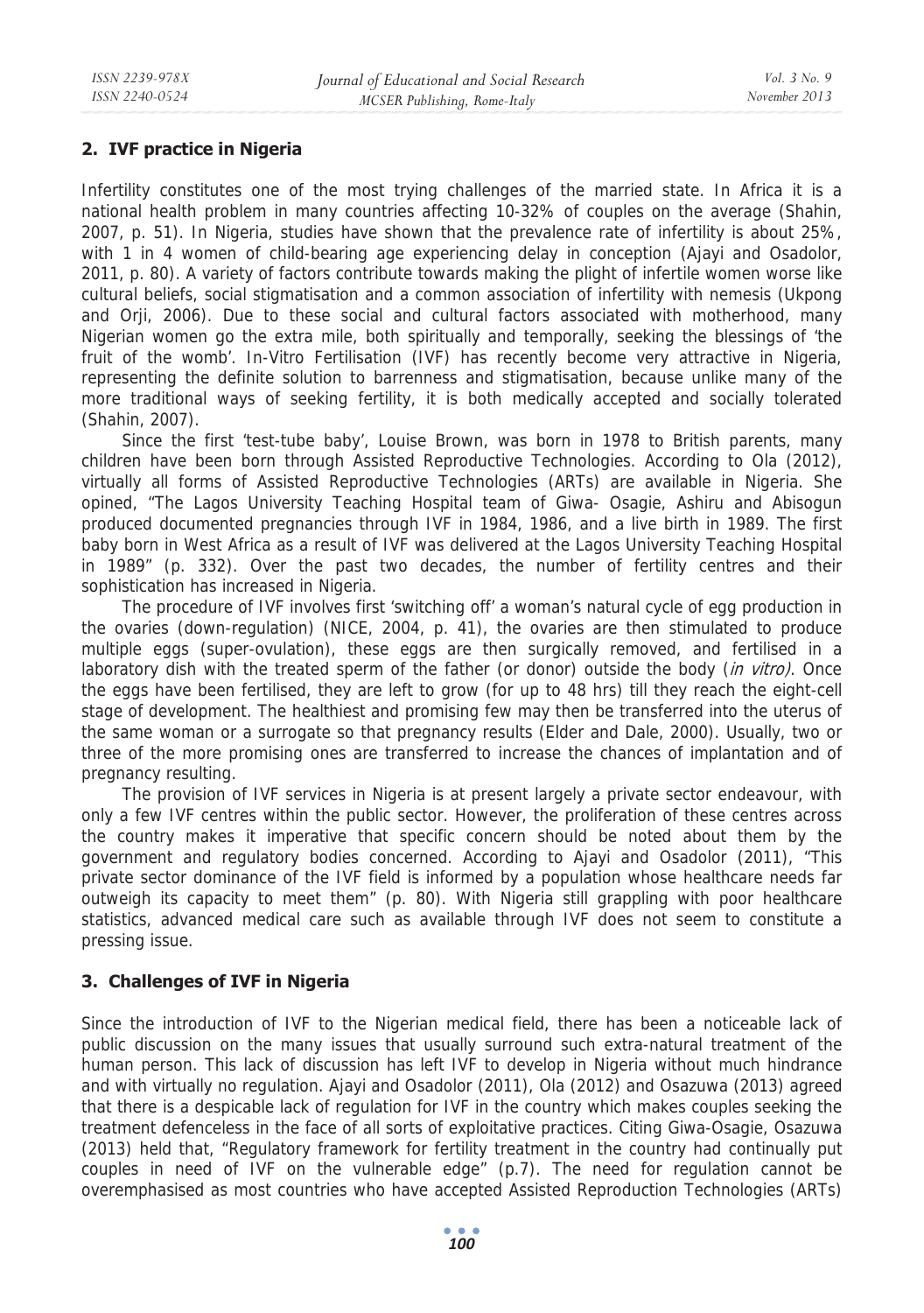| ISSN 2239-978X | Journal of Educational and Social Research | Vol. 3 No. 9  |
|----------------|--------------------------------------------|---------------|
| ISSN 2240-0524 | MCSER Publishing, Rome-Italy               | November 2013 |
|                |                                            |               |

have also set up bodies to regulate the practices. It is unclear whether or not Nigeria has accepted the practices since though the reality of fertility treatment is evident in the society, national dialogue on the issue has not commenced so as to set a framework within which these services can be made available in the country. There presently exist no laws to moderate the practice and guide practitioners despite the fact that IVF is subject to many contentious issues. For now, most guidelines are based on regulatory bodies based in Europe and America (Osazuwa, 2013).

Another important and pressing challenge of IVF in Nigeria is access to care. While virtually all the existing clinics where IVF treatment can be accessed in Nigeria are in highly urban cities and within the private sector, thereby making it difficult for remotely located couples to conveniently attend the elaborate examinations required for IVF and to access treatment, the cost of a single cycle of IVF treatment makes it a preserve of only a limited group of Nigerians. Ola (2012) observed that, "Access to ART is limited by cost. It is not easily affordable because it is an expensive procedure. In Nigeria, a cycle of IVF cost about US\$ 2000 – US\$ 2700 (250,000 to 350,000 Naira). Therefore, for an average Nigerian, ART is not currently affordable and easily accessible since it is not done in the public sector because of lack of funds except in the private sector" (pp. 332-333). With a success rate averaging 25% some couples may need up to two or three cycles of treatment before pregnancy results.

Furthermore, in the absence of proper regulation, it is hard to determine whether all those who claim to give the specialised treatment IVF requires are actually qualified to give it. Though there are recognised researchers in the line of medical care who have dedicated time and resources towards IVF specialisation, the possibility of persons without proper specialisation in IVF exploiting unsuspecting couples exists (Shahin, 2007). With continuing research in the procedure of IVF, there is need to ensure that IVF centres are up to date regarding procedures and equipment.

## **4. Moral Objections to IVF: The Need for National Dialogue**

A template for addressing controversies in IVF as spelt out by Osazuwa (2013) includes: medical as well as ethical, socio-economic, legal and religious issues. Medical issues include the low success rate of IVF treatment (only about 25% per cycle i.e. ¼ )compared to the high cost of one cycle of treatment, medical risks involved-including the risk of ovarian cancer and the intense emotional and physical pain experienced by patients (Fisk, 2004). There is need for careful regulation of the medical practice to minimise risk to patients and to protect them from further complications that are unnecessary.

However, some moral objections need to be carefully spelt out so as to set a path to national dialogue. For ease of discussion it suffices to examine the controversial issues under the following broad headings: Issues regarding IVF procedure, issues regarding non-coital parenthood, issues regarding the treatment of the embryo.

### 4.1 Objections to IVF procedure

The procedure for IVF implies harvesting male and female sex gametes i.e. the sperm and the ova. Some objections have been raised regarding the process of harvesting these. On the one hand, the method of getting the sperm usually involves masturbation, which is a moral problem for some since masturbation is considered by them to be an immoral and inexcusable act; on the other hand the procedure for retrieving the oocytes involves super-ovulation and laparoscopy, which research says is psychologically traumatising especially in cases where there is no success in implantation. Dominguez-Urban (2005) explained that, "Because 'harvesting' ova is expensive and invasive, women are often hormonally induced to produce several ova. Often, physicians implant multiple embryos to increase the chances of live births; this procedure increases the possibility of multiple births or selective abortion if too many embryos are implanted" (p. 721). The hormonal distortion necessary for IVF treatment is considered as an unnatural tempering with the human person.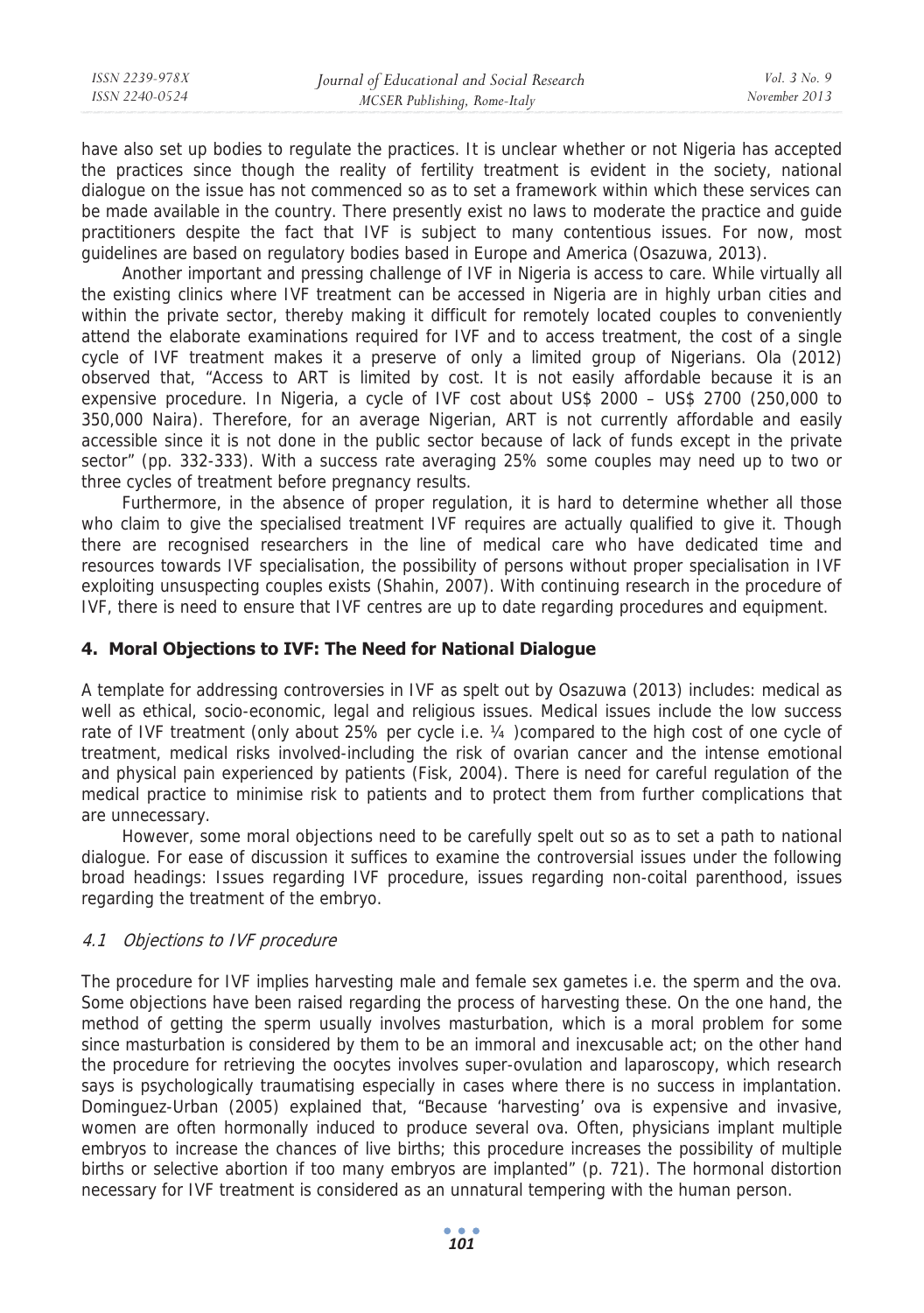| ISSN 2239-978X | Journal of Educational and Social Research | <i>Vol.</i> 3 No. 9 |
|----------------|--------------------------------------------|---------------------|
| ISSN 2240-0524 | MCSER Publishing, Rome-Italy               | November 2013       |

Some have even argued that the very possibility of fertilisation taking place outside the human body is an extraordinary and unnatural development that amounts to humans claiming the power to procreate; a capacity which is the preserve of the Author of Life. Carnley (2002) argued that in assisting the sperm to overcome a natural barrier, we in effect 'play God'. He said,

Perhaps the sperm is not making it, as it were, because it carries some genetic defect that would issue in some kind of inherited disease in the resulting child. In other words, perhaps there is a natural or God-given reason for screening out or not letting in some sperm. Are we running the risk of engineering deformities and inherited diseases by helping overcome a naturally erected barrier? In theological terms are we unwittingly thwarting the good purpose of God? I note that some resent (sic) research indicates that deformities are twice as likely in IVF children as in children naturally conceived, though 90% if IVF children are nevertheless born without defects (p. 1).

Hence, on the basis of the moral objection to masturbation and the deliberate tampering of the human person, many religious groups have traditionally been opposed to IVF and other ARTs.

### 4.2 Non-coital parenthood

The Roman Catholic Church and some non-catholic theologians have opposed all techniques that do not involve direct sexual intercourse between a man and his wife as means for reproduction including AI (Artificial Insemination), IVF, Surrogate motherhood, AID etc. because they separate the marital and reproductive functions of love (Dominguez-Urban, 2005). The fact of reproduction without coitus has opened the sexual act to a lot of problems. Because many instances of infertility have known causes, there are instances of people demanding careful selection of their offspring resulting from IVF so as to avoid genetically inherited diseases or even to select the sex of their offspring. "Those against it have argued that sex selection is playing God—by interfering with the natural process of reproduction; that it harms children-by treating them as means to one's whims rather than treating them as ends; and that it harms women because in many countries, there is a bias in favour of having male offspring and sex selection can contribute to this bias" (Liao, 2004, 1).

Sunni Islam, comprising of about 90% of the world's Muslims, is also opposed to any form of reproduction that involves a third party. Hence, the common practice in IVF of getting one or both the sex gametes from donors in cases of defective genes present in the gametes of the parents, or even of using surrogates is prohibited. The leading authority in this matter remains the guiding fatwa issued in 1980 by the Grand Sheikh of Egypt's famed Al Azhar University, which effectively allows IVF with restriction on all third-party involvement, i.e. donors and surrogates (Inhorn, 2006, p. 44).

As has been documented in some cases, non-coital parenthood presents some legal difficulties also. Because of the involvement of so many hands in the conception and success of childbirth, it is hard to conclude how the offspring stands in relation to each individual involved. A feminist writer, Greer (1999), commented, "The relentless advance of reproductive technology has now split mother hood into three compartments, genetic motherhood, gestational motherhood and parental motherhood… Nobody really knows whether a genetic mother has more entitlements to claim a child than the woman who grew and nourished it in her womb or the woman who rears and nourishes it outside the womb" (p. 70).

#### 4.3 Status and treatment of embryos

When a single embryo is implanted through IVF such that pregnancy results, in such instance, IVF is similar to coital conception; but IVF is an experimental procedure that requires the fertilisation of more than one ovum, hence resulting in many embryos from which to select. This presents a moral problem for those who believe that human life begins at conception (i.e. fertilisation of the ovum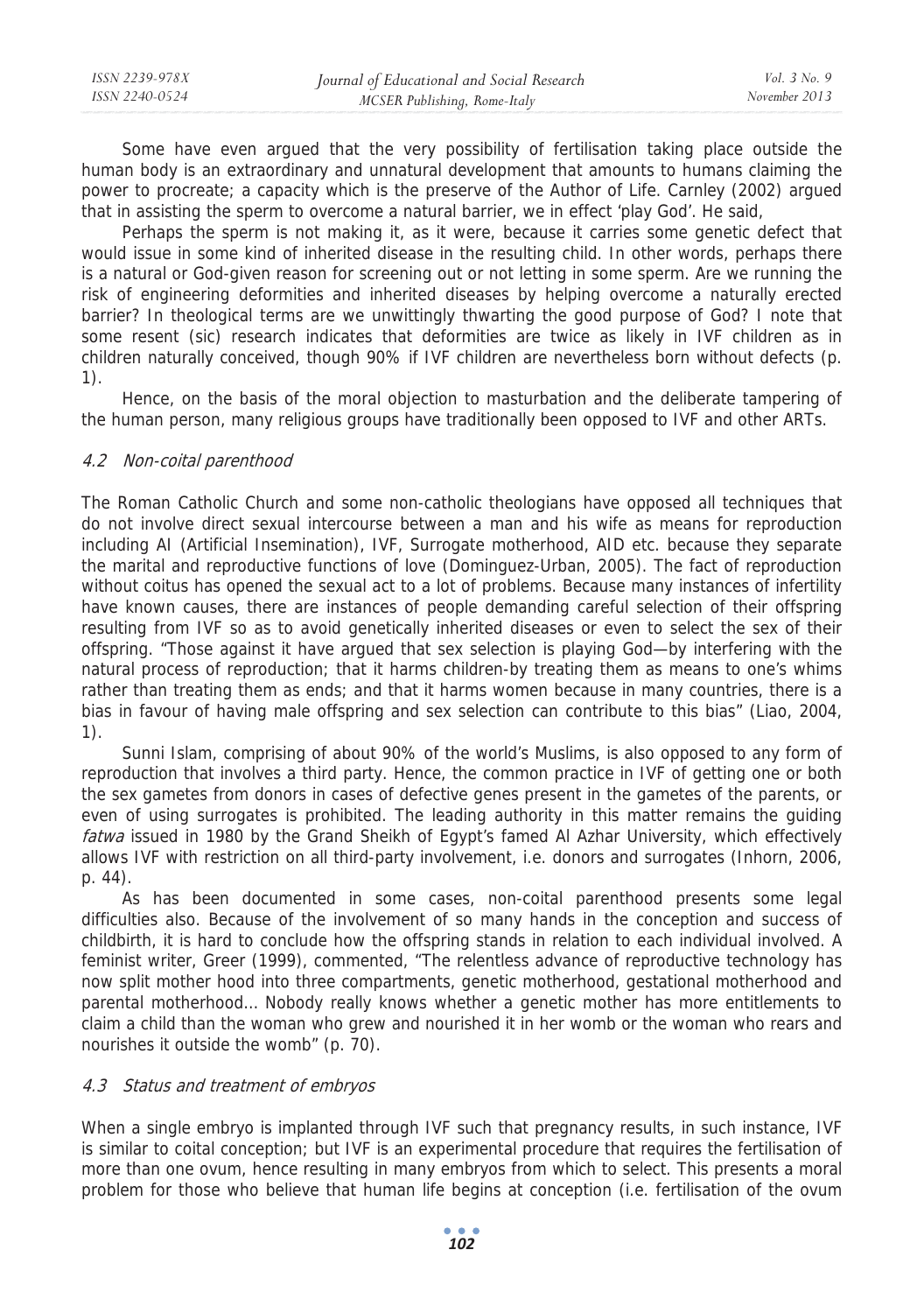| ISSN 2239-978X | Journal of Educational and Social Research | <i>Vol.</i> 3 No. 9 |
|----------------|--------------------------------------------|---------------------|
| ISSN 2240-0524 | MCSER Publishing, Rome-Italy               | November 2013       |
|                |                                            |                     |

by sperm cells). The fact that so many embryos are produced deliberately, even with the knowledge that only one or two are required, is another issue for moral deliberation. Some have actually questioned why the outcry against abortion by pro-life groups and relative silence regarding the deliberate destruction of foetuses through IVF. Dena and Davis (2006) put it thus, "If, as pro-life activists insist, embryos are morally equivalent to living persons, then why do these activists not oppose in vitro fertilisation (IVF) as aggressively as they oppose abortion?" (p. 275). Driving home the argument, Ord (2008), Citing Tonti-Filippini articulated the argument against destruction of foetuses thus:

The church (Roman Catholic) sees every human life at every stage as equally worthy of protection and the more vulnerable a human being is at a particular stage, the more strenuous should be the community's efforts to protect him or her… Thus from that first moment, that new human being demands the unconditioned respect that is morally due to a human being in his or her bodily and spiritual totality (p. 13).

The alternative to destruction of the foetuses is using them for experimental research or freezing them for future implantation or donation. The mere idea that human live could be deliberately placed in such a limbo and used in such a manner poses questions of serious moral implication. Since the issue of personhood is very much tied to religious beliefs, it is a serious religious issue to consider in Nigeria.

### **5. Conclusion**

Nigeria's values as a nation are constantly being challenged and IVF has the potential of changing human values. The reality of IVF practice in Nigeria has come to stay as is evident from the proliferation of IVF centres in the country. The acceptability which IVF is increasingly receiving makes it imperative that its social-cultural, moral as well as economic implications be carefully considered by Nigeria as a nation. If left on its own i.e. without adequate and proper regulation, IVF can change how Nigerians perceive the person which would rub of on other aspects of interpersonal relationships among citizens.

#### **References**

- Ajayi, R.A. & Osadolor, O.J.D. (2011). Stakeholders' views on ethical issues in the practice of In-Vitro Fertilisation and embryo transfer in Nigeria. In African Journal of Reproductive Health 15 (3). Pp. 79-86.
- Carnley, P. (2002). IVF and Stem cell research. A paper delivered by the Anglican Archbishop of Perth and Primate of Australia at the annual meeting of Bishops, Perth, 18 March 2002.
- Dena S. Davis, J.D. (2006). The puzzle of IVF. In *Houston journal of health law & policy 6*. Pp. 275-297.
- Dominguez-Urban, I. (2005). In Vitro fertilisation. In *Ethics Vol. 2.* California, CA: Salem Press.
- Elder K. & Dale B. (2000). In vitro fertilisation. Cambridge: Cambridge University Press.
- Fisk, M.E.C. (2004). A look at the growing and morally complicated world of in-vitro fertilisation. In The Covenant. Pp. 10-12.
- Greer, G. (1999). The whole woman. Sydney: Transworld.
- Inhorn, M.C. (2006). Islam, IVF and everyday life in the Middle-East. In Anthropology of the Middle-East 1 (1). Pp. 42-50.
- Liao, S.M. (2004). The ethics of using genetic engineering for sex selection. Princeton, NJ: Princeton Universtiy.
- NICE. (2004). Assessment and treatment for people with fertility problems. London: National Institute for Clinical Excellence (NICE).
- Ola, T. M. (2012). Assisted Reproductie Technology in Nigeria: Flawed or favoured? In *International* Journal of Social Sciences and Humanities 2 (4). Pp. 331-334.
- Ord, T. (2008). The scourge: Moral implications of natural embryo loss. In *The American Journal of* Bioethics 8 (7). Pp. 12-19.